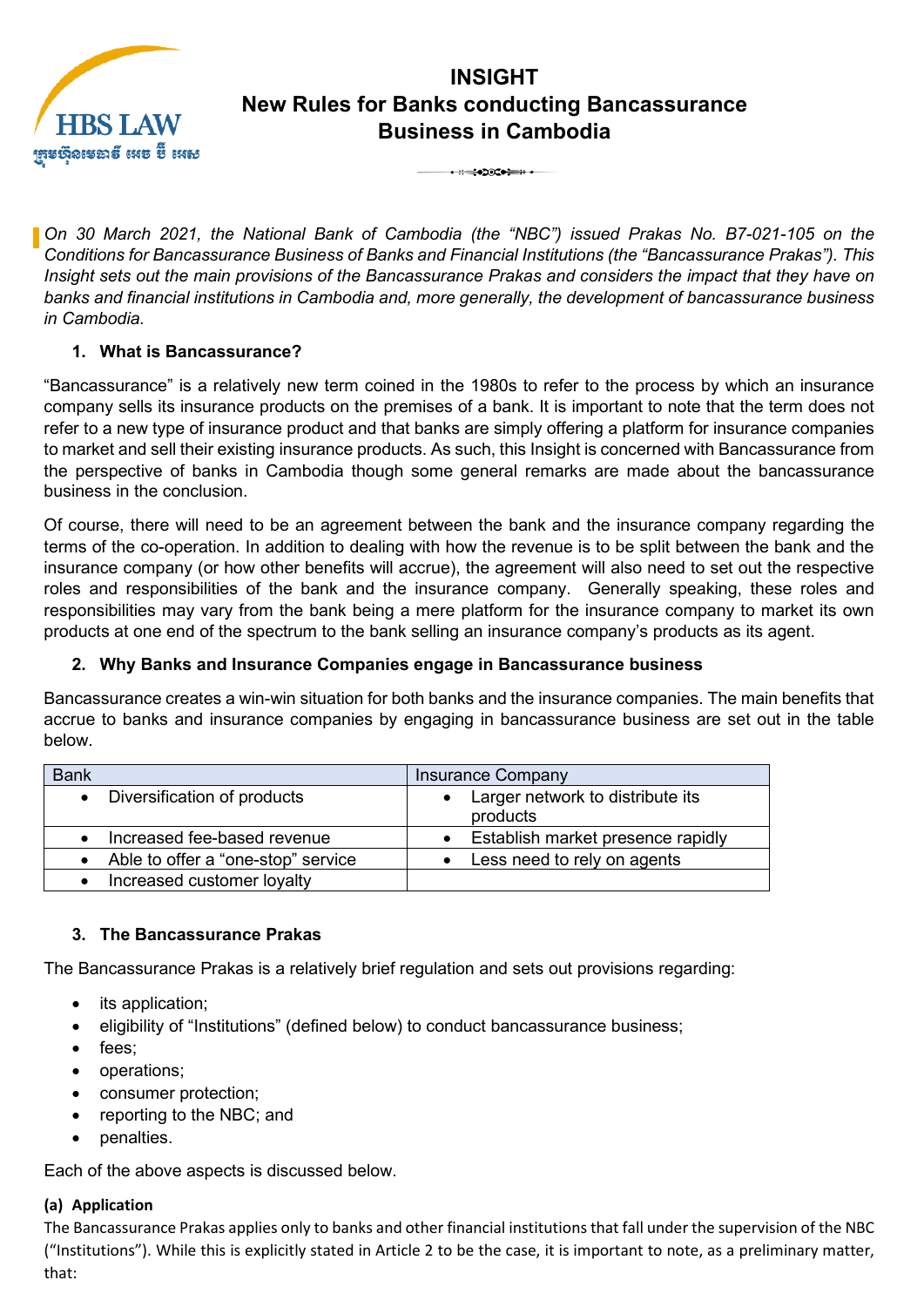- Institutions are prohibited by the Law on Banks and Financial Institutions (1999, the "**LBFI**") from providing insurance services<sup>[1](#page-1-0)</sup>; and
- The supervisory authority for insurance companies is the Insurance Regulator of Cambodia established by the Non-Banking Financial Services Authority Law ([2](#page-1-1)021).<sup>2</sup>

In light of the above, it is interesting to note that the objective of the Bancassurance Prakas is stated in Article 1 to be "enhancing financial inclusion by increasing access to insurance services by the public and strengthening consumer protection."

With regards to increasing access to insurance services, this can be seen as an objective that can be achieved without overlapping the role of the IRC as Institutions may merely offer space to insurance companies to sell its products. However, with regards to the consumer protection provisions of the Bancassurance Prakas, it is possible that there may be some overlap between those provisions and any regulations issued by the IRC in the future. This is discussed further below.

#### **(b) Eligibility**

An Institution that "intends" to engage in bancassurance business, is required pursuant to Article 4 of the Bancassurance Prakas to:

- (i) obtain the approval of the NBC to do so in the form of a "no objection letter";
- (ii) maintain good financial condition and strong corporate governance as rated by the NBC for at least the previous three consecutive years; and
- (iii) fully comply with prudential regulations of the NBC.

It is notable that items (ii) and (iii) above would appear to be the considerations that the NBC might likely take into account in determining whether or not to grant an approval to an Institution, which raises the question of whether their being listed separately from item (i) makes them ongoing requirements. Given that they apply to Institutions that "intend" to engage in bancassurance business, it is arguable that they are not intended to constitute ongoing obligations. In any event, Institutions are required to meet the requirements specified in these items pursuant to applicable banking laws.

In terms of the application made to the NBC, Article 5 of the Bancassurance Prakas requires that an application form[3](#page-1-2) be submitted together with the following documents:

- (i) a board resolution approving the conduct of bancassurance business which clearly identifies the selected model - referral model or corporate agency model;
- (ii) a feasibility study and risk assessments on business, including mitigation and conduct of bancassurance business operations in a prudent manner;
- (iii) a bancassurance business plan;
- (iv) a bancassurance agreement between the Institution and an insurance company;
- (v) a bancassurance policy, business management policy and internal procedures including customer complaint handling procedures and operational guidelines;
- (vi) audited annual report, solvency report and liquidity report of the insurance company; and
- (vii)any other information the NBC deem necessary.

With regards to item (i), this is the only operative provision of the Bancassurance Prakas relating to the form of cooperation between the Institution and the relevant insurance company. The two models referred to are defined in Article 3 of the Bancassurance Prakas as follows:

**Corporate Agency Model –** the Institution uses its own sales force to market and sell insurance products.

**Referral Model –** the Institution refers its customers to an insurance company without being involved in the sale of the insurance company's products

With regards to the rest of the items a few general observations may be made:

<span id="page-1-0"></span><sup>1</sup> Article 3(1) of the LBFI.

<span id="page-1-1"></span><sup>&</sup>lt;sup>2</sup> Previously, this role was fulfilled by the Insurance and Pensions Division of the Ministry of Economy and Finance.

<span id="page-1-2"></span><sup>&</sup>lt;sup>3</sup> It would appear that a form of the application is not yet available.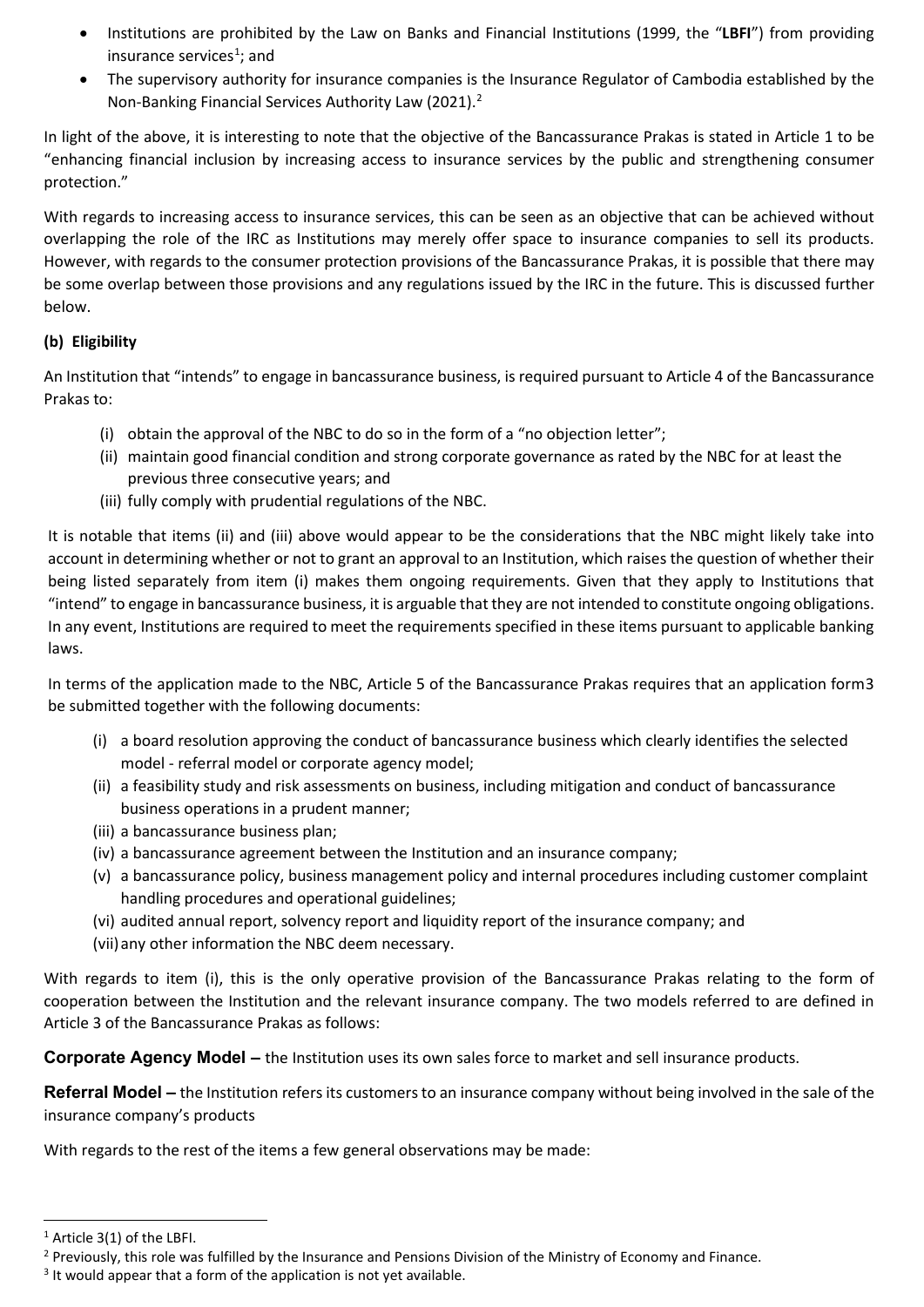- As noted above, bancassurance is a process used for insurance companies to gain access to a wider customer base. The relevant bank or financial institution is typically no more than a platform from which the insurance company may conduct its business and those responsible for its management would not profess to possess expertise in insurance. While the approach of the NBC regarding the level and substance of information it requires remains to be seen, the completion of the documentation referred to in items (ii) and (iii) may require the investment of significant amounts of time and money by an insurance to provide its expert views to an Institution that it intends to cooperate with company (with no guarantee that doing so will lead to the Institution's application being successful). This would appear particularly likely in the case of item (ii) as the feasibility of, and risks attached to, bancassurance business would not appear to be capable of being divorced from a consideration of the insurance market as a whole. It is also notable that the Institution is required to take no risk on claims made by customers which further militates against the idea that the general risks of the insurance market are relevant considerations.
- In addition to the time and cost that is involved in preparing application documents, item (iii) requires that the relevant bancassurance agreement be submitted to the NBC. This is not an unusual requirement and such a bancassurance agreement can be entered into subject to the condition precedent that the NBC issues a noobjection letter. However, what is not clear is whether the Institution needs to submit *all* of the bancassurance agreements it intends to enter into (including in the future) at the time of applying for a no-objection letter. This is due to the fact that the Bancassurance Prakas provides that an Institution may enter into bancassurance agreements with up to three insurance companies (discussed further below) but is silent on the issue of whether approval of the NBC is required where such agreements are entered into after obtaining the initial no-objection letter.
- With regards to the customer complaint "handling procedures" referred to in item (v), it is suggested that the only appropriate handling mechanism would be to refer to the customer to the insurance company for further action as the Institution is not in a position to discuss the terms of an insurance policy between the insurance company and the customer.
- It is unclear why the Institution should be required to provide (or an insurance company would be comfortable to release) audited annual, solvency and liquidity reports to the NBC. Further, it should be noted that:
	- $\triangleright$  as discussed above, the Institution is required to take no risk on claims made by customers thus ensuring that the Institution's financial condition is not affected by claims being made on the insurance company or issues with the insurance company's financial condition;
	- $\triangleright$  the appropriateness of an insurance company to conduct insurance business would appear to be an assessment that might be more appropriately (and is) made by the IRC; and
	- $\triangleright$  in the context of the solvency and liquidity reports, insurance companies are required under Article 49 of the Insurance Law (2014) to provide only audited annual reports to the Ministry of Economy and Finance. The Bancassurance Prakas is silent with regards to the contents of the solvency and liquidity reports and the negotiation of the same is likely to involve the investment of significant time and costs for both the Institution and the insurance company.

With regards to the bancassurance agreement itself, Article 6 of the Bancassurance Prakas provides that it must:

- (i) Impose reciprocal obligations on the Institution and the insurance company especially with regards to training;
- (ii) Provide for the provision of customer information and arrangements for the collection and payment of insurance premiums;
- (iii) Provide details of remuneration/commission (including rate and structure);
- (iv) Claims handling and customer complaint procedures; and
- (v) Contain a statement of non-linkage between the banking business of the Institution and the insurance business of the insurance company.

With regards to item (i), it is not clear what would constitute a "reciprocal" obligation. It is unlikely that it is intended to require an Institution to train an insurance company's staff in banking business. Further, an Institution will not have the expertise to train staff with regards to insurance products. However, it is of course possible for the Institution to train staff with regards to the procedures to be adopted in conducting the bancassurance business.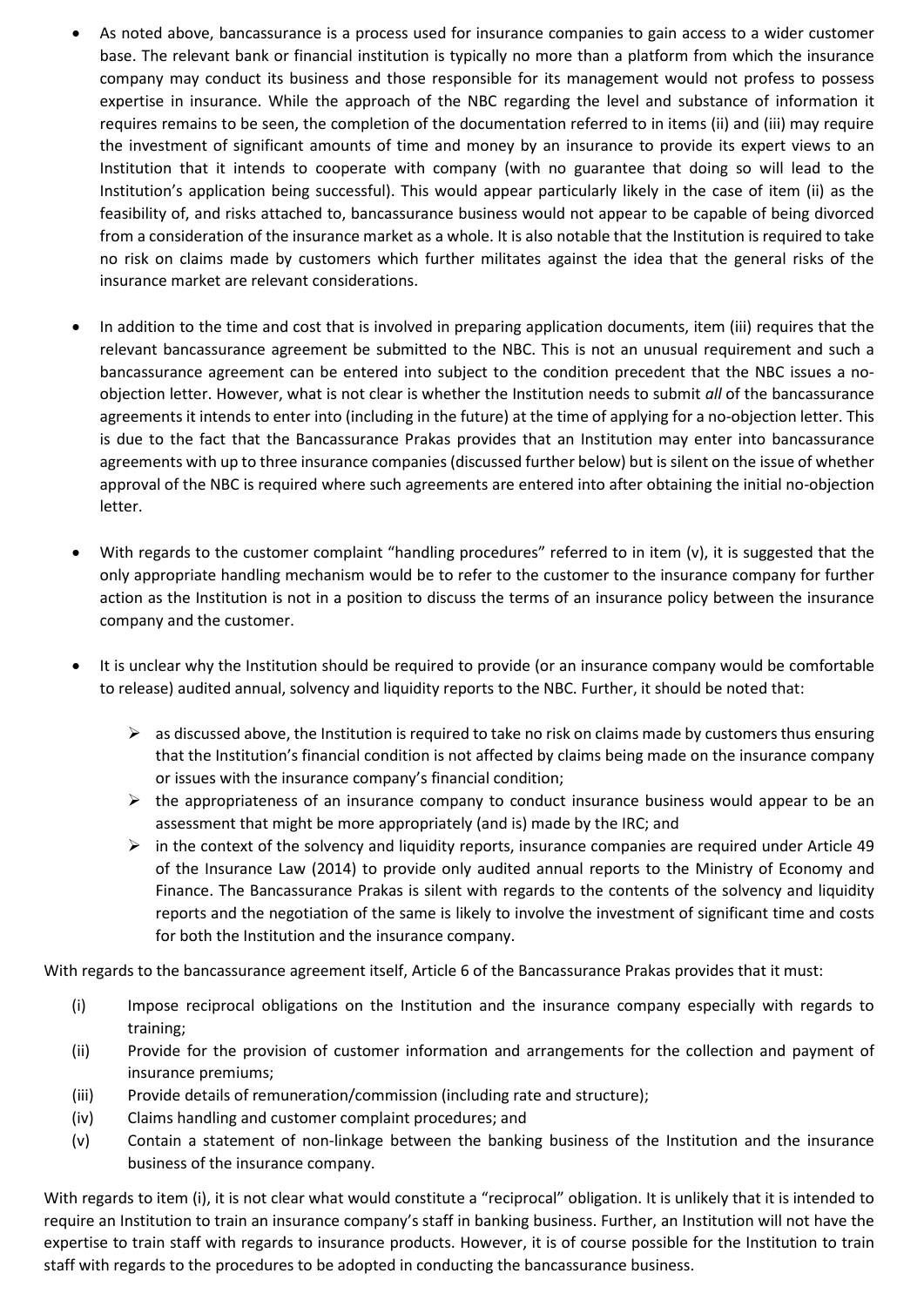With regards to the handling of complaints, this has been discussed above. The consumer protection aspects are discussed further in paragraph (e) below.

Pursuant to Article 7 of the Bancassurance Prakas, the NBC is required to issue its decision on whether to grant its approval within three months of receiving the completed application. Such approval will be valid for a period of three years and an application for renewal must be submitted no later than three months prior to the end of such three-year period.

#### **(c) Fees**

Pursuant to Article 8 of the Bancassurance Prakas, annual fees are payable to the NBC by an Institution only if it acts as a corporate agent (as compared to a mere referrer).[4](#page-3-0) Interestingly, while most banking laws in Cambodia require the payment of an "application fee", the Bancassurance Prakas does not do so. As such, an Institution that applies the referral model would not appear to be required to pay a fee to the NBC regardless of whether its application is successful or not.

The annual fees payable are:

- in respect of the Institution's headquarters KHR4,000,000 (approximately US\$1,000); and
- in respect of "each branch" of the Institution KHR2,000,000 (approximately US\$500).

It is not clear whether the reference to "each branch" is intended to mean each branch of the Institution or whether it is intended to cover only those branches which engage in bancassurance business. Given that some Institutions that currently provide bancassurance services have hundreds of branches, clarification from the NBC on this point may provide those Institutions with an option to limit the number of branches that provide the bancassurance services to reduce its costs (which it will likely seek to share with the relevant insurance company).

Fees are required to be paid annually before 15 January of the relevant year and are pro-rated to reflect the relevant number of quarters that it covers such that the percentage payable will be.

- 100% in respect of Quarter 1;
- 75% in respect of Quarter 2;
- 50% in respect of Quarter 3; and
- 25% in respect of Quarter 4.

Given that quarters are specified they would seem to refer to particular periods (i.e. January to March, April to June, July to September and October to December). It is not clear what fee would be payable by Institutions in respect of the year in which they need to renew. For example, an Institution that received a no-objection letter on 30 April 2021 would need to submit an application for renewal on or before 30 January 2024 and would learn of its fate (which could be a rejection of the application) on or before 30 April 2024. However, it would appear that on or before 14 January 2024, it will need to pay 100% of the annual fee in respect of 2024. The Bancassurance Prakas does not contain any provision for the reimbursement of a part of the annual fee so paid or to account for differences in the dates on which no-objection letters are issued to applicants. As these fees may be quite substantial, some clarification on this issue would be helpful.

#### **(d) Operations**

Article 9 of the Banassurance Prakas sets out the operational requirements for conducting bancassurance business as follows:

- (i) staff are well-trained and capable of explaining clearly the key attributes of the insurance products to consumers;
- (ii) consumers shall not be coerced or persuaded to buy any insurance products;
- (iii) premium is not directly debited from the consumer's bank account without prior consent or written agreement from the customer;
- (iv) the Institution shall clearly inform the consumer that the Institution does not underwrite the risk or act as an insurer. The insurance product and payment of claims shall wholly be the insurer's responsibility; and
- (v) the Institution shall implement a separate complaint resolution and consumer protection mechanism;
- (vi) In the case of Institutions implementing the Corporate Agency Model only:

<span id="page-3-0"></span><sup>4</sup> These terms are discussed below.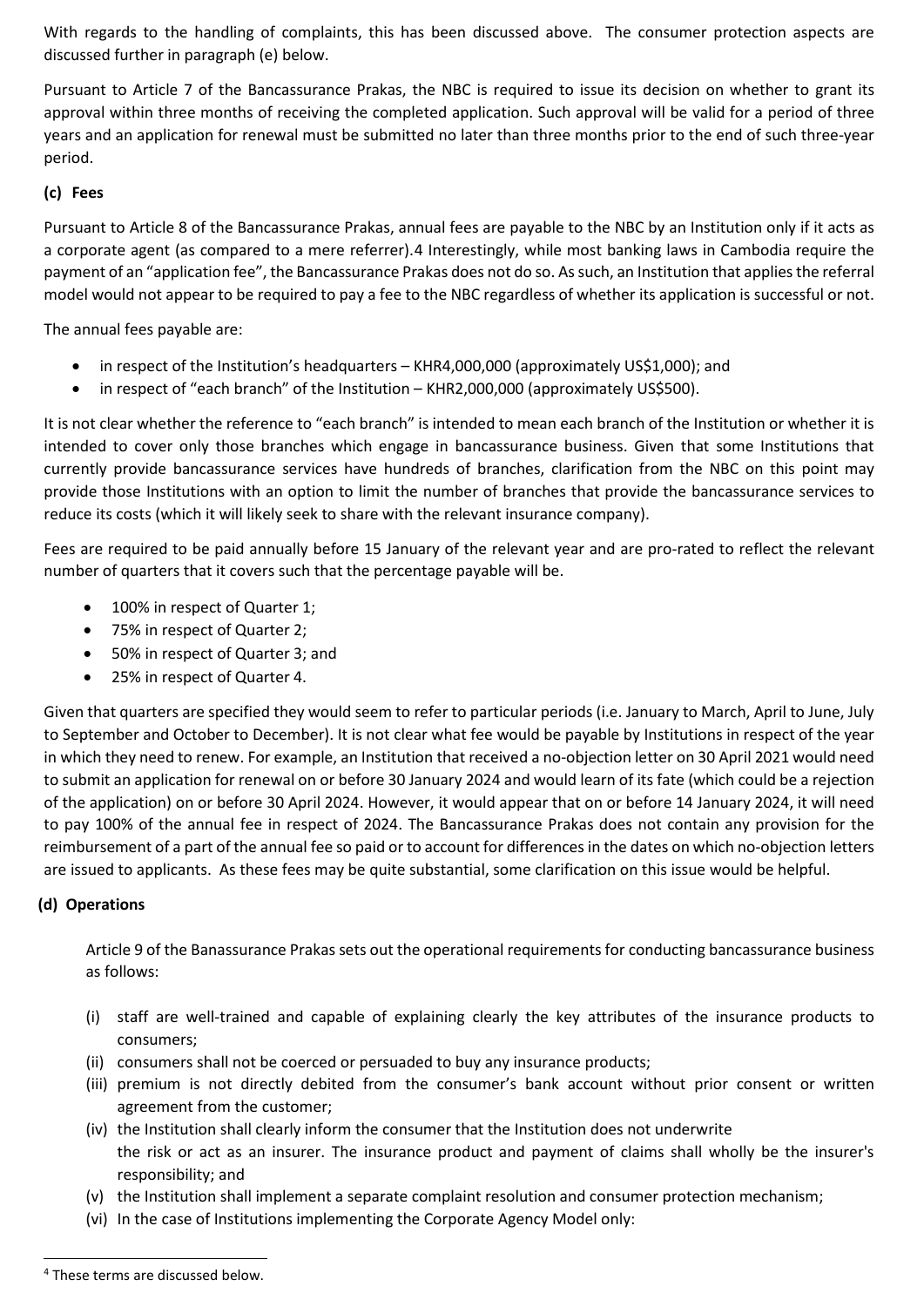- (a) Designate a qualified officer and adequate staff to handle all operations and deal with all issues arising from the bancassurance business;
- (b) Implement a separate system and "Chinese wall" for its bancassurance business; and
- (c) inform customers about the premium payable.

The requirements regarding customer complaints have been covered above and the consumer protection requirements are set out below.

#### **(e) Consumer Protection**

The consumer protection provisions are set out in Article 10 of the Bancassurance Prakas and provide that the Institution must ensure that:

- (i) it does prevent a consumer from using another Bancassurance agent or from dealing with an insurance company directly;
- (ii) it does not commit any misrepresentation or make any misleading statements to consumers regarding the benefits available under the relevant insurance policy;
- (iii) all data and information regarding the consumers are kept confidential;
- (iv) it does not impose any arbitrary charges or terms other than those imposed by the insurance company;
- (v) it does not use any mark or logo that could lead consumers to believe that the Institution and the insurance company are the same entity.

There is nothing that appears controversial regarding the above, although as discussed above, consumer protection measures may be implemented by the IRC (which may be in conjunction with the NBC).

However, of more interest is the provision regarding data privacy referred to item (iii) above. There are several provisions of law regarding data privacy, notably Article 47 of the LBFI, that apply to an Institution and/or its staff. Bancassurance, by its nature, involves the sharing of information between the bank and the insurance company. Without any form of exemption from the various provisions of Cambodian law regarding data privacy, it is questionable how this sharing of information could occur.

#### **(f) Reporting Obligations**

Pursuant to Article 11 of the Bancassurance Prakas, an Institution that conducts bancassurance business is required to submit quarterly reports on or before the 15th day of the first month of each quarter. Notably, such reports are required to contain a "financial report, solvency report and liquidity report" of the insurance company. The Bancassurance Prakas is silent regarding the contents of such reports. Further, as noted above, insurance companies are required under Article 49 of the Insurance Law to provide only audited annual reports to the Ministry of Economy and Finance. As they will need to provide the Institution with information that they may not have previously compiled, this requirement may further add to the time and financial costs for the Institution and the insurance company.

In addition to Article 11, Article 12 requires the Institution to inform the NBC immediately if there is any renewal, amendment or termination of a bancassurance agreement to which it is a party.

#### **(g) Penalties**

Article 13 of the Bancassurance Prakas provides that an Institution that does not comply with a provision thereof may be penalized in accordance with Articles 52 and 55 of the LBFI.

Article 52 of the LBFI provides a wide range of measures which include:

- caution;
- reprimand;
- prohibition/restriction on conducting certain types of business;
- suspension/termination of executives;
- provisional administration;
- revocation of banking license; and/or
- imposition of a fine not to exceed the minimum capital of the Institution.